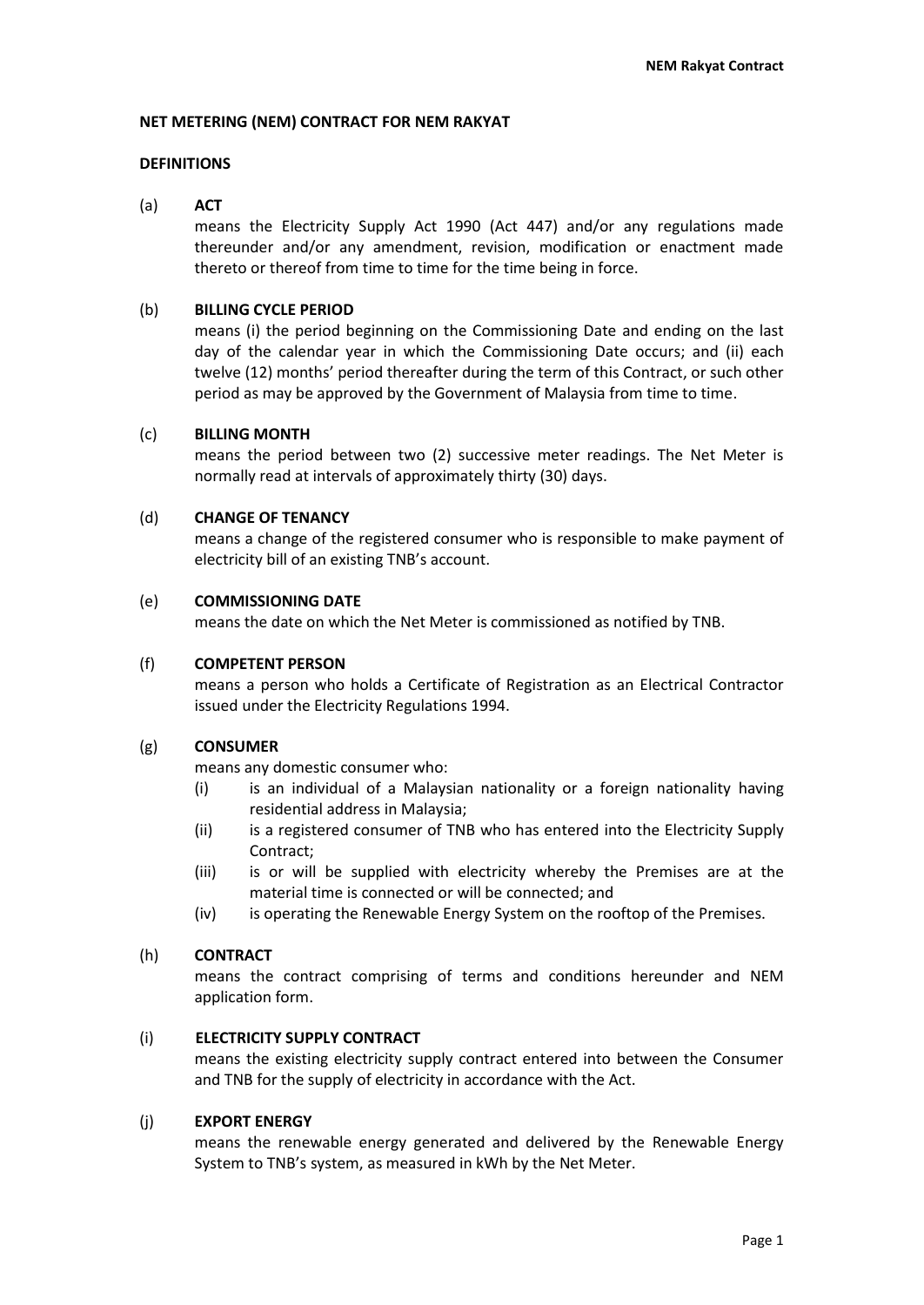### (k) **GENERATED AMOUNT**

means an amount (in RM) equal to the Export Energy multiplied by the Tariff.

### (l) **IMPORT ENERGY**

means the electricity supplied by TNB and consumed by the Consumer, as measured in kWh by the Net Meter.

(m) **kW** means kilowatt.

## (n) **kWh** means kilowatt-hour.

### (o) **METER INSTALLATION CHARGES**

means an upfront contribution amount payable by a Consumer requiring infrastructure for new supply and/or upgrading of existing infrastructure for additional supply requirement and for the purpose of this Contract, the installation and connection of Net Meter, as approved by the Suruhanjaya Tenaga or any relevant authority.

### (p) **NEM MONTHLY MINIMUM CHARGE (NMMC)**

means a monthly charge applicable to the Consumer in the event its monthly total charge for the difference between the Import Energy and the Export Energy is less than the stated amount stipulated in the prevailing Tariff as approved by the Government of Malaysia.

#### (q) **NET METER**

means the metering equipment and devices supplied and installed by TNB for the measurement of the Import Energy and the Export Energy.

#### (r) **PREMISES**

means the residential dwelling unit of the Consumer on which the Renewable Energy System is installed.

#### (s) **RENEWABLE ENERGY METER**

means the renewable energy meter to be procured and installed at the Premises for the purpose of capturing the gross renewable energy generated from the Renewable Energy System.

### (t) **RENEWABLE ENERGY SYSTEM**

means the renewable energy system located on the rooftop of the Premises which fully complies with the Technical Guidelines and the guidelines as may be issued by the Suruhanjaya Tenaga, grid-connected inverter, the associated protection and control devices, alternating current and direct current cables and other related devices up to the Consumer's termination point.

#### (u) **SUPPLIED AMOUNT**

means an amount (in RM) equal to the Import Energy multiplied by the Tariff.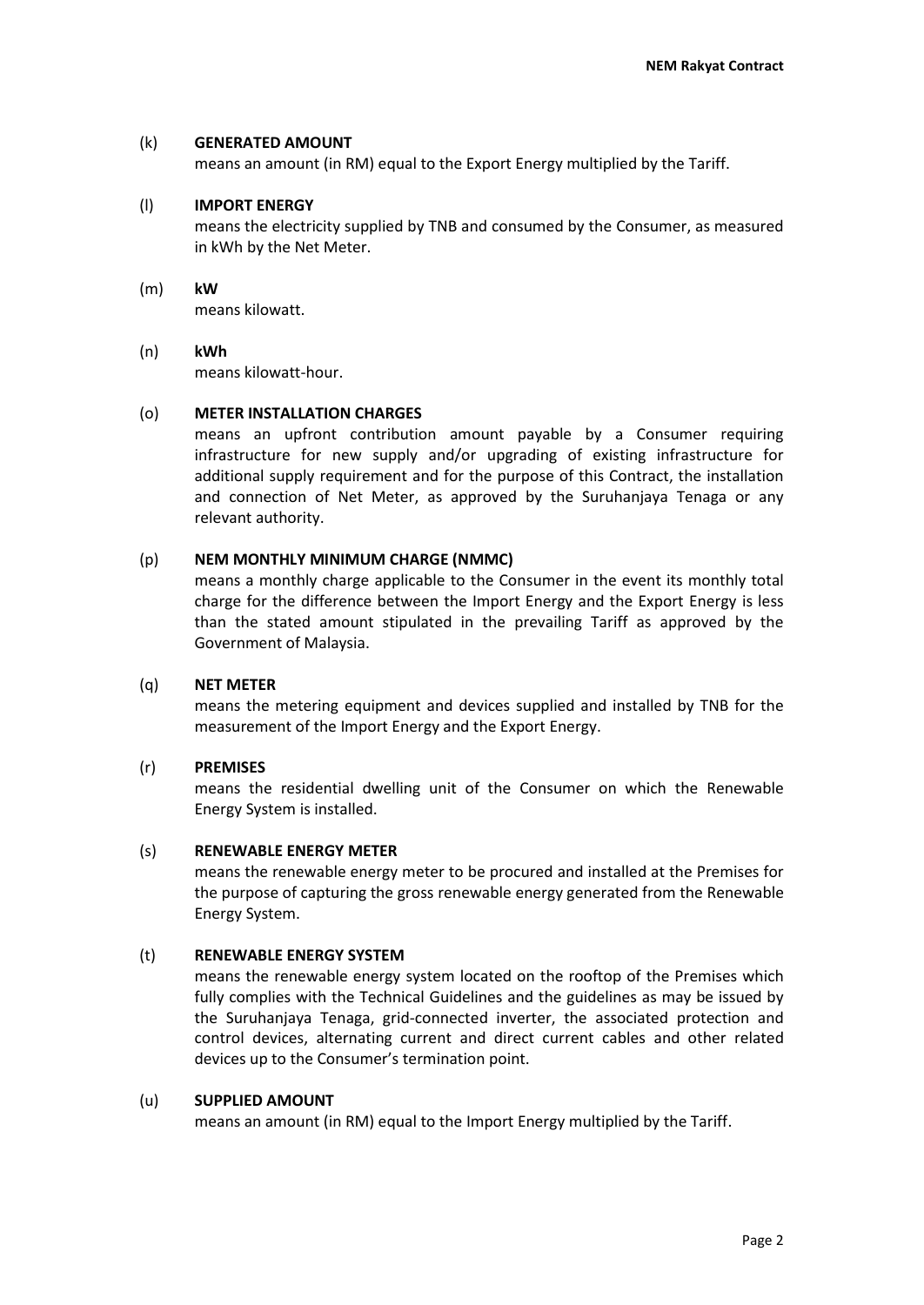## (v) **SURUHANJAYA TENAGA**

means the Suruhanjaya Tenaga established under the Energy Commission Act 2001 and any successor thereof.

## (w) **TARIFF**

means the prevailing tariff, as provided by the Act and approved by the Government of Malaysia.

# (x) **TECHNICAL GUIDELINES**

means TNB's technical guidelines as may be amended, revised, modified or supplemented from time to time, which provide the minimum technical, operation and safety requirements in ensuring that the features of the Renewable Energy System and the Net Meter are compatible with TNB's requirements.

### (y) **TNB**

means Tenaga Nasional Berhad (200866-W), a company incorporated in Malaysia under the Companies Act 1965 and having its registered address at Pejabat Setiausaha Syarikat, Tingkat 2, Ibu Pejabat Tenaga Nasional Berhad, No. 129, Jalan Bangsar, 59200 Kuala Lumpur and having branches in Peninsular Malaysia.

# **A. TERM OF CONTRACT**

This Contract shall be effective on the Commissioning Date and shall remain in effect for a term of ten (10) years which expires on the last day of the month in which the tenth (10th) anniversary of the Commissioning Date occurs, unless otherwise terminated in accordance with the provisions of this Contract.

Upon the expiry of the term of this Contract, the Consumer agrees with TNB that the Consumer shall be registered by TNB as self-consumption and subject to the guidelines relating to self-consumption as issued by the Suruhanjaya Tenaga.

# **B. CONSUMER'S COVENANTS**

### **1. CONSUMER DECLARATION**

The Consumer shall abide at all times to the Consumer Declaration as stipulated in the NEM application form and the following terms:

- (a) To ensure that the Renewable Energy System complies with the Technical Guidelines, all prevailing statutory requirements and best practices on safety, reliability and power quality of electrical installation as stipulated in the Malaysian Distribution Code and any amendments made thereunder.
- (b) The Renewable Energy System shall incorporate an anti-islanding function to ensure that the Renewable Energy System automatically disconnect from TNB's system during power interruption to allow TNB's personnel to work safely on the TNB's system.
- (c) Any other obligations under the Act.

### **2. REPRESENTATIONS AND WARRANTIES OF THE CONSUMER**

The Consumer represents and warrants to TNB that:

(a) The Consumer is an individual domicile and having a residential address in Malaysia.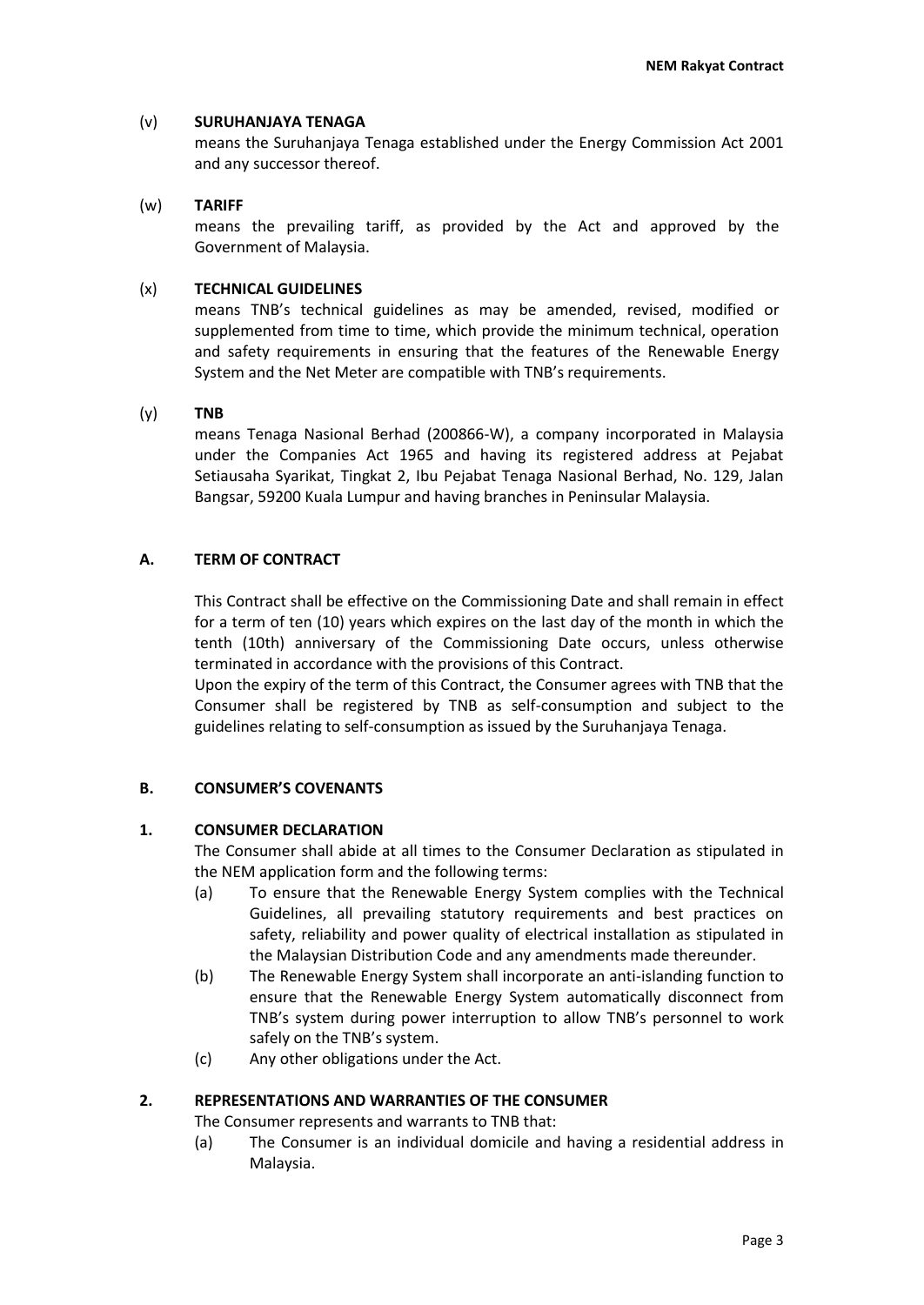- (b) The Consumer has full control and possession of the Premises, including all necessary ownership rights, leases, tenancies, title and/or interest of the Premises.
- (c) The Consumer shall comply with the provisions of all statutes, ordinances, by-laws, regulations and rules for the time being in force affecting the Premises or any constructions, improvements, installations, additions or alterations thereon and forthwith to satisfy all requirements of the municipality or any other local authority with respect to the Premises.
- (d) If the Consumer is a tenant of the Premises, the Consumer shall have obtained the prior written consent of the owner of the Premises for the installation and commissioning of the Net Meter.
- (e) The Consumer is not bankrupt and/or subject to any pending action or proceeding affecting the Consumer before any court, government entity or arbitrator that is likely to affect materially and adversely the financial condition or operations of the Consumer and the ability of the Consumer to perform its obligations hereunder, or that purports to affect the legality, validity or enforceability of this Contract.
- (f) The Consumer shall remain a Consumer of record of TNB for its own electricity consumption in good standing at all times, and shall not cause the Renewable Energy System, the Renewable Energy Meter and the Net Meter to be disconnected or removed from the Premises without the prior written consent of TNB.
- (g) The capacity of the Renewable Energy System shall not exceed:
	- (i) 4kW for single phase wiring system; and
	- (ii) 10kW for three phase wiring system.
- (h) The specifications of the Renewable Energy System shall be as set in the NEM application form.
- (i) The Consumer shall have procured the installation of the necessary GPRS broadband signal at the Premises which is required for the remote reading of the Net Meter.
- (j) The Consumer shall comply with the terms and conditions under this Contract and the provisions under the Act.
- (k) The Consumer shall not install and operate virtual net meter which enables the Consumer to allocate the net excess in kWh generated by the Renewable Energy System to other resident within the vicinity of the Premises.
- (l) The Consumer shall immediately notify TNB of any change in the Consumer's personal information as provided for the purpose of this Contract.
- (m) The Consumer undertakes to operate and maintain the Renewable Energy System in accordance with the Technical Guidelines and the guidelines as may be issued by the Suruhanjaya Tenaga.
- (n) The Consumer shall immediately notify the Sustainable Energy Development Authority of any change in the Consumer's tariff classification.
- (o) This Contract constitutes a legal, valid and binding obligation of the Consumer.

# **3. METER INSTALLATION CHARGE**

To pay to TNB a Meter Installation Charge in full (if any) and such payment to be paid before any work of installation and connection of the Net Meter is commenced by TNB, as provided in the Act.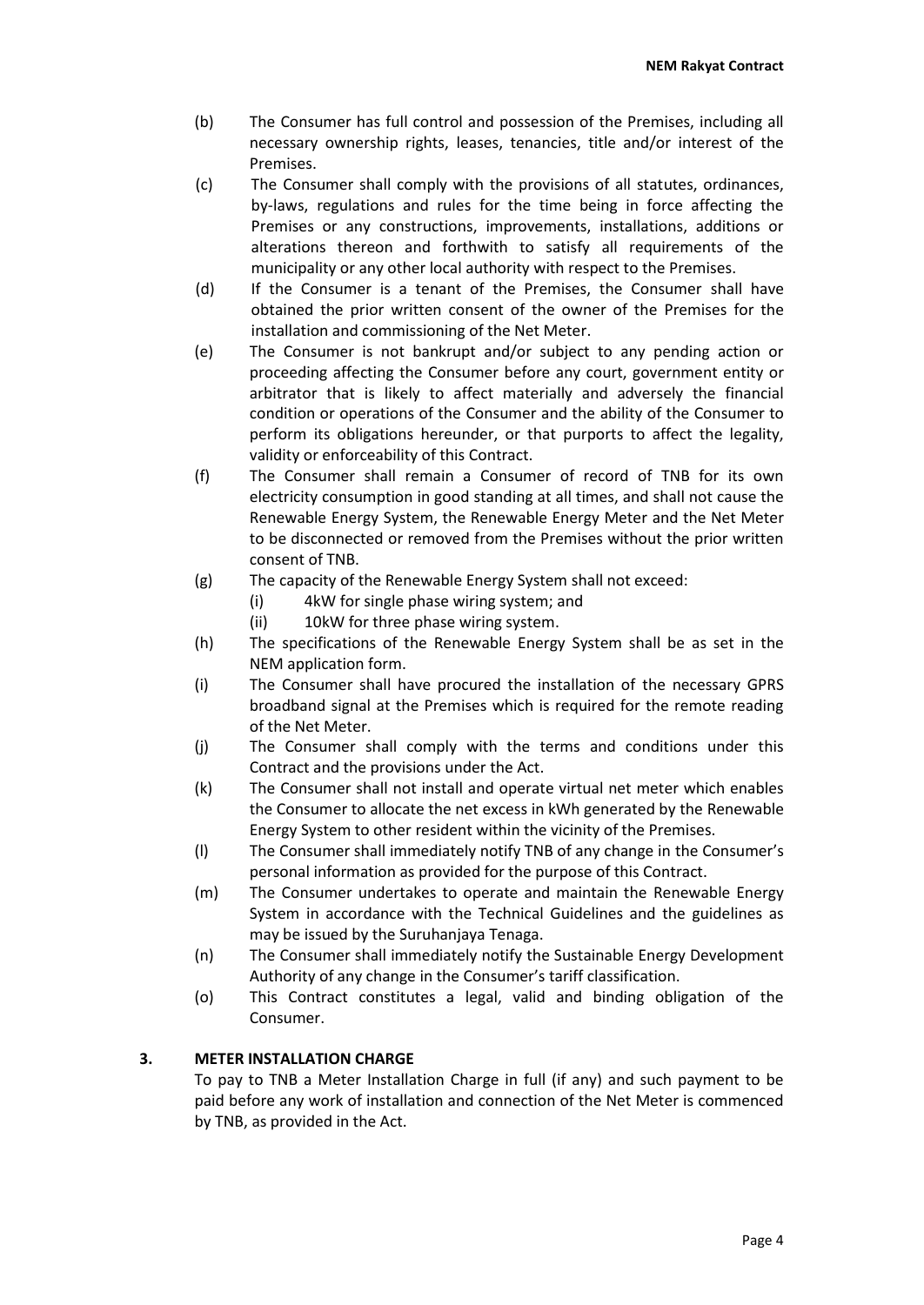# **4. DISCONNECTION FEE**

In the event the Renewable Energy System is disconnected from TNB's system and/or electricity supply is disconnected from the Premises, then appropriate fees shall be charged for such disconnection.

# **5. ACCESS**

The Consumer consents with TNB that the authorised employees, servants, agents and/or representatives of TNB shall be permitted to have access to the Premises at reasonable time, manner and circumstances:

- (a) To carry out their duties which include but not limited to the construction, installation, inspection, testing and/or reading of the Net Meter, the Renewable Energy Meter and/or the Renewable Energy System or other relevant things relevant to the supply of electricity to the Premises.
- (b) To disconnect the Renewable Energy System from TNB's system and/or the supply of electricity to the Premises upon the occurrence of any of the circumstances as set out in Clause 22.
- (c) For entry pursuant to Clause 5(a), TNB shall make good any damage, if any, as a result of such entry.

# **6. COSTS AND EXPENSES FOR RENEWABLE ENERGY SYSTEM, NET METER AND RENEWABLE ENERGY METER**

All costs and expenses relating to the procurement, installation, testing, energizing and commissioning of the Renewable Energy System, the Net Meter and the Renewable Energy Meter together with the replacement or any future modification or relocation of the Renewable Energy System, the Net Meter and the Renewable Energy Meter shall solely be borne by the Consumer.

### **7. NO INTERFERENCE OF ELECTRICITY SUPPLY TO OTHER CONSUMERS**

- (a) To operate and maintain the Renewable Energy System and/or use electricity supply so as not to interfere with the supply of electricity to any other consumers or TNB's electrical installation.
- (b) In the occurrence of the circumstances in Clause 7(a), the Consumer shall make good any loss or damage to TNB and/or made payment for the amount in the reasonable opinion of TNB to be the costs making good for such loss or damage.

# **8. NO OBSTRUCTION TO TNB'S INSTALLATION**

- (a) The Consumer shall not create any obstruction and/or undertake any activity in the vicinity of any TNB's electrical installation and/or place any equipment which may endanger life or properties and/or to make any electrical wiring and/or installation to the existing installation without any written permission from the Suruhanjaya Tenaga and/or TNB.
- (b) (i) TNB has the right to take any reasonable actions to remove any obstruction created by the Consumer or representative under Consumer's supervision/control.
	- (ii) TNB shall not be liable to pay any compensation for any losses and/or damages to the Consumer due to the said removal.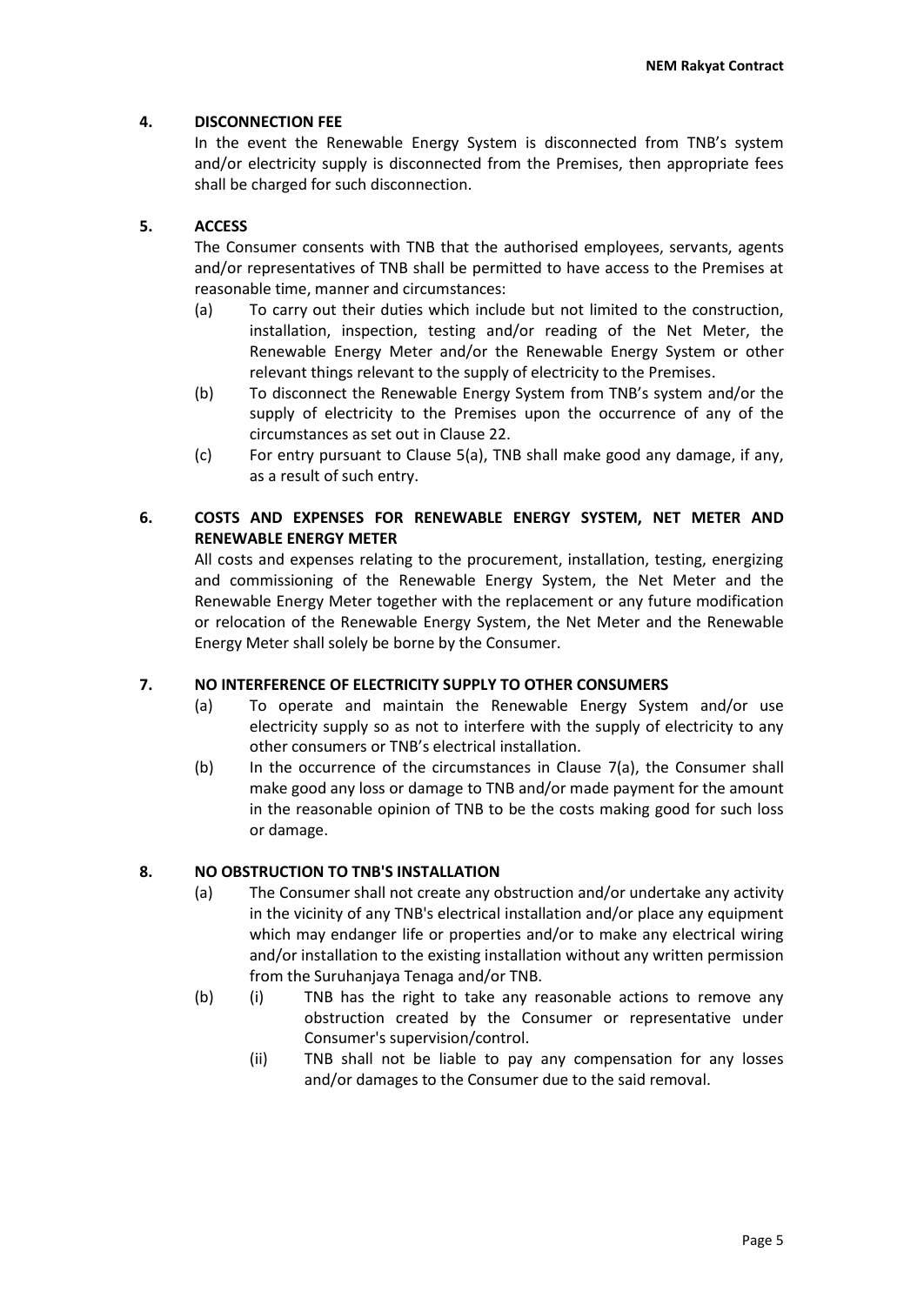# **9. RESPONSIBILITY TO MAKE GOOD ALL DAMAGES**

The Consumer shall pay for all damages on TNB's installation within the Premises due to negligence on the Consumer's part or any persons under the Consumer's control.

# **10. TERMINATION BY THE CONSUMER**

- (a) To give TNB a notice in writing and shall be served by:
	- (i) hand delivery; or
	- (ii) way of prepaid registered post; or
	- (iii) any applicable means which shall be determined by TNB.
- (b) Termination of this Contract shall be effective three (3) working days after TNB's receipt of termination notice.
- (c) Notwithstanding to the above, in the event the actual disconnection cannot be performed by TNB due to inevitable causes, the Consumer shall be liable to pay all charges relating to the electricity consumed until the actual disconnection.

# **11. TO TAKE SUPPLY OF ELECTRICITY**

To take supply of electricity at the Premises according to the Tariff rates pursuant to the provision of the Act.

### **12. EXCEPTIONS TO ACCEPT THE EXPORT ENERGY**

Notwithstanding any other provision in this Contract, TNB shall not be obligated to accept the Export Energy if any of the following circumstances occurs:

- (a) for such periods and under such circumstances as TNB thinks fit having regard to public safety and private safety;
- (b) any emergency condition occurs;
- (c) the Renewable Energy System delivers the Export Energy which does not conform to the electrical characteristics consistent with prudent utility practices;
- (d) TNB interrupts the acceptance of the Export Energy to conduct necessary maintenance of TNB's system or the Net Meter;
- (e) any constraint in TNB's system to which the Renewable Energy System relates;
- (f) any dishonest consumption of the electricity by the Consumer or any third person;
- (g) any of the force majeure event as set forth in Clause 24;
- (h) the disconnection of the Renewable Energy System from TNB's system due to the failure of the Consumer to pay the amount as stipulated under Clause 21; or
- (i) the Consumer is in non-compliance with its obligations under Clause 2.

### **13. UPKEEP AND MAINTENANCE OF TNB INSTALLATION**

The Consumer agrees:

- (a) to take steps to ensure that no damage or tampering is caused to the said installation; and
- (b) to allow TNB to maintain any electrical installation within the Premises at any time for safety purposes.

If there is any defect or abnormality on the installation, TNB shall have the right to make good the defects without being liable for any damages provided always it is not due to the negligence or willful acts of TNB, its employees or agents.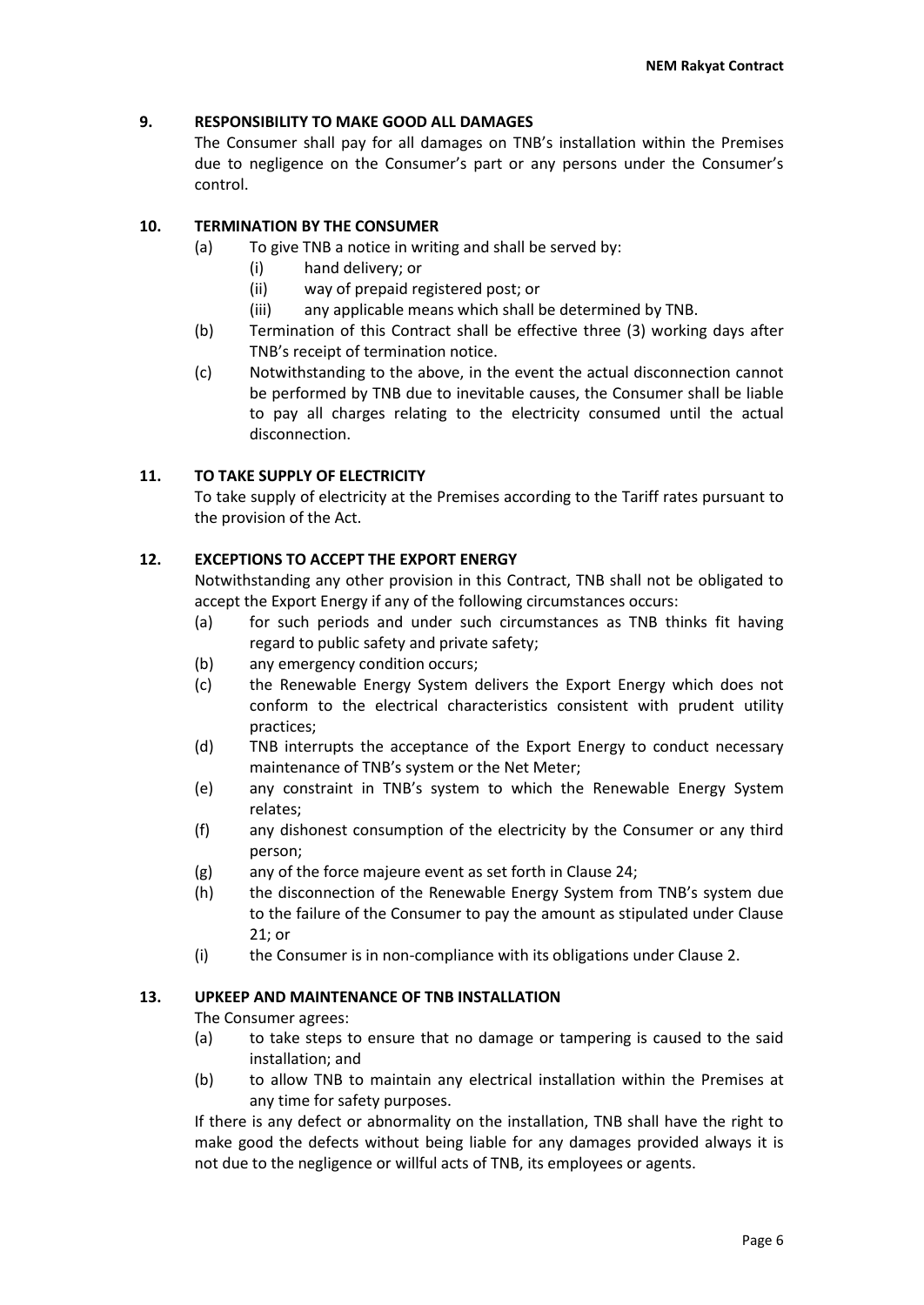# **14. VACATED PREMISES**

- (a) If the Consumer vacates the Premises without giving any notice to TNB as provided under Clause 10, the Consumer shall be liable to pay all charges of electricity consumed and any charges payable relating to the electricity consumed until the installation is disconnected or upon the termination of this Contract, whichever is the later.
- (b) TNB shall have the right not to provide electricity supply to any other premises in which the account is registered under the Consumer's name until the Consumer has made the full payment of the outstanding balance.

# **15. NON-TRANSFERABLE AND NO SETTING OFF OF CREDIT AMOUNT**

- (a) The Consumer shall not be entitled to transfer any credit amount as described in Clause 21(c) below to any other accounts of the Consumer or any third party account. For the avoidance of doubt, any remaining credit amount which may be subsisting at the end of each Billing Cycle Period or upon the termination of this Contract, as the case may be, shall be adjusted to zero without any compensation to the Consumer.
- (b) The Consumer shall not be entitled to set off any credit amount as described in Clause 21(c) below against any outstanding sums due and payable to TNB under the Electricity Supply Contract.

# **C. TNB'S COVENANTS**

# **16. LOCATION OF TNB'S INSTALLATIONS**

- (a) If any removal made to any TNB's installation and equipment which is likely to cause danger as provided under the Act, TNB shall have the right to disconnect electricity supply without notice.
- (b) If any relocation made to any TNB's installation and equipment without consent, TNB shall have the right to disconnect the electricity supply without notice and relocate the said installation and equipment with costs borne by the Consumer.

### **17. INSPECTION BY TNB**

- (a) TNB may need to inspect and test all installations before connection of the Renewable Energy System or electricity supply. However, it is the responsibility of the Competent Person appointed by the Consumer to ensure that the installations are safe.
- (b) The Consumer shall inform TNB of any proposed extensions or alterations to the installations so that TNB may make inspection and test of the extension or alteration if TNB so desires.
- (c) TNB does not accept any responsibility for any loss or damage caused by or occurs during or after test due to any defect in the installation and any test carried out by TNB is for TNB's purposes only and does not imply any warranty that the installation is suitable for the Consumer's purposes or that it fully complies with the Technical Guidelines and the Act or any subsequent amendments made thereunder.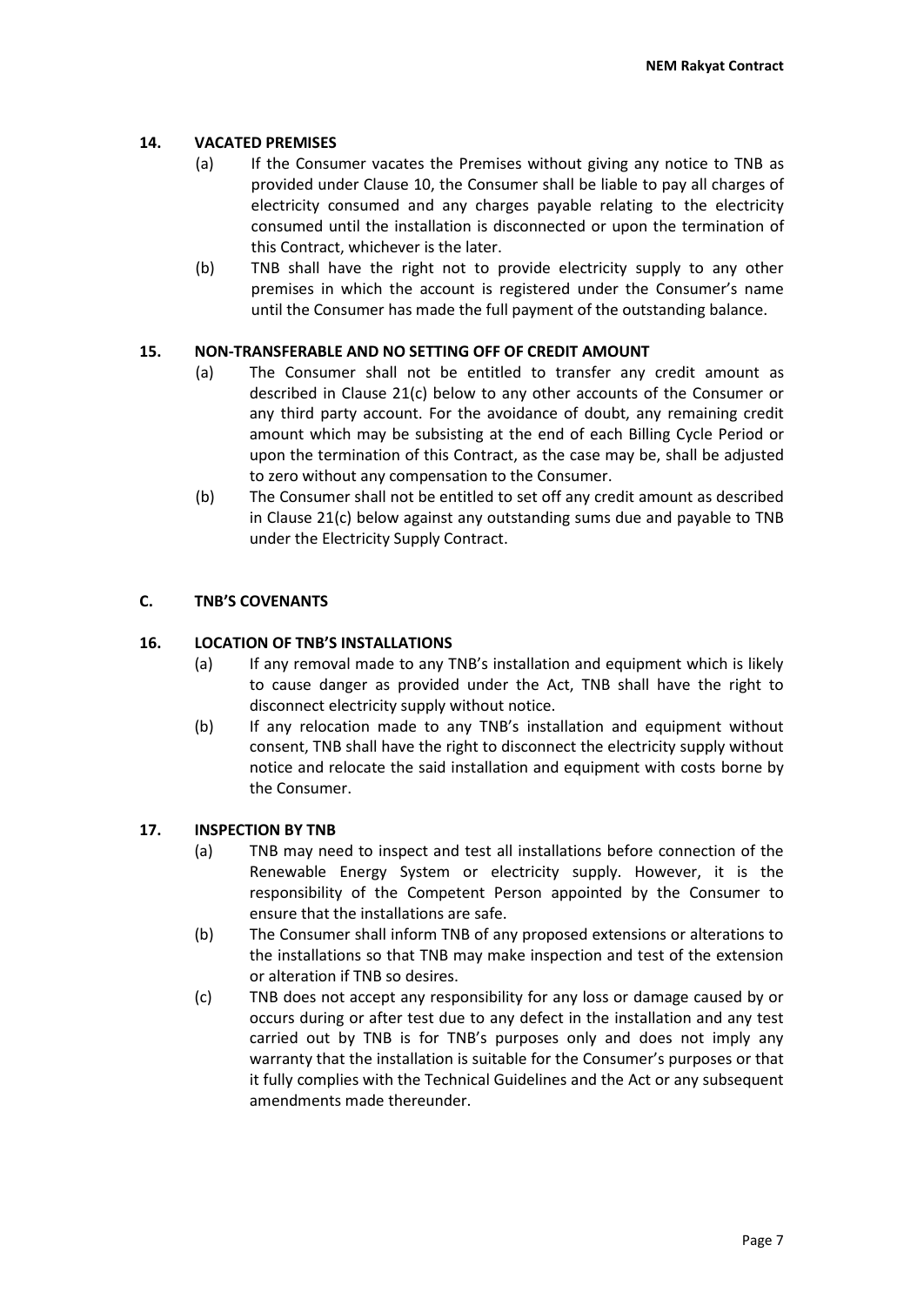# **18. TEMPORARY DISCONNECTION**

TNB may temporarily disconnect the supply of electricity to the Premises for any purposes in connection with TNB's efficient electricity supply system. TNB shall not be liable to provide any alternative supply to the Consumer after the disconnection.

## **19. USAGE OF INSTALLATION FOR OTHER CONSUMER**

TNB may use its part of the installation to supply electricity to other consumers in the area.

# **D. MUTUAL COVENANTS**

### **20. EQUIPMENTS AND INSTALLATIONS**

Any installation comprising mains and service lines and other ancillary equipment up to and including the Net Meter will be the property of TNB.

# **21. BILLING AND PAYMENT**

- (a) TNB shall read the Net Meter on a monthly basis and shall measure the Import Energy and the Export Energy to determine the Supplied Amount and the Generated Amount respectively. The calculation of the Supplied Amount and the Generated Amount shall be based on the guidelines as may be issued by the Suruhanjaya Tenaga.
- (b) If, during any relevant Billing Month, the Import Energy exceeds the Export Energy, then the Consumer shall be billed for an amount (in RM) equal to the difference between (i) the sum of Supplied Amount and the appropriate charges and taxes and (ii) the Generated Amount and the appropriate taxes. The bills rendered by TNB to the Consumer shall be paid by the Consumer within the stipulated period.
- (c) If, during any relevant Billing Month, the Export Energy exceeds the Import Energy, then the Consumer shall be credited for an amount (in kWh) equal to such difference in the following Billing Month. Notwithstanding the above, the Consumer shall pay any appropriate taxes and charges (if any).
- (d) At the end of each Billing Cycle Period or upon the termination of this Contract, as the case may be:
	- (i) any remaining amount as described in Clause 21(b) above shall be billed and paid by the Consumer in accordance with Clause 21(b); and
	- (ii) any credit amount as described in Clause 21(c) above which may be subsisting at the end of such Billing Cycle Period or upon the termination of this Contract shall be adjusted to zero without any compensation to the Consumer.

For the avoidance of doubt, if this Contract is terminated prior to the end of a Billing Cycle Period, any credit amount as described in Clause 21(c) above which may be subsisting shall be adjusted to zero without any compensation to the Consumer.

- (e) In addition to the total payable amount as stated in any monthly bill for any Billing Month as described under Clause 21(b) and Clause 21(c), the Consumer may be imposed with a grid fixed charge and the appropriate taxes as provided in this Contract, if any.
- (f) Notwithstanding anything hereinbefore mentioned, TNB shall have the right to impose the NEM Monthly Minimum Charge in the event the monthly total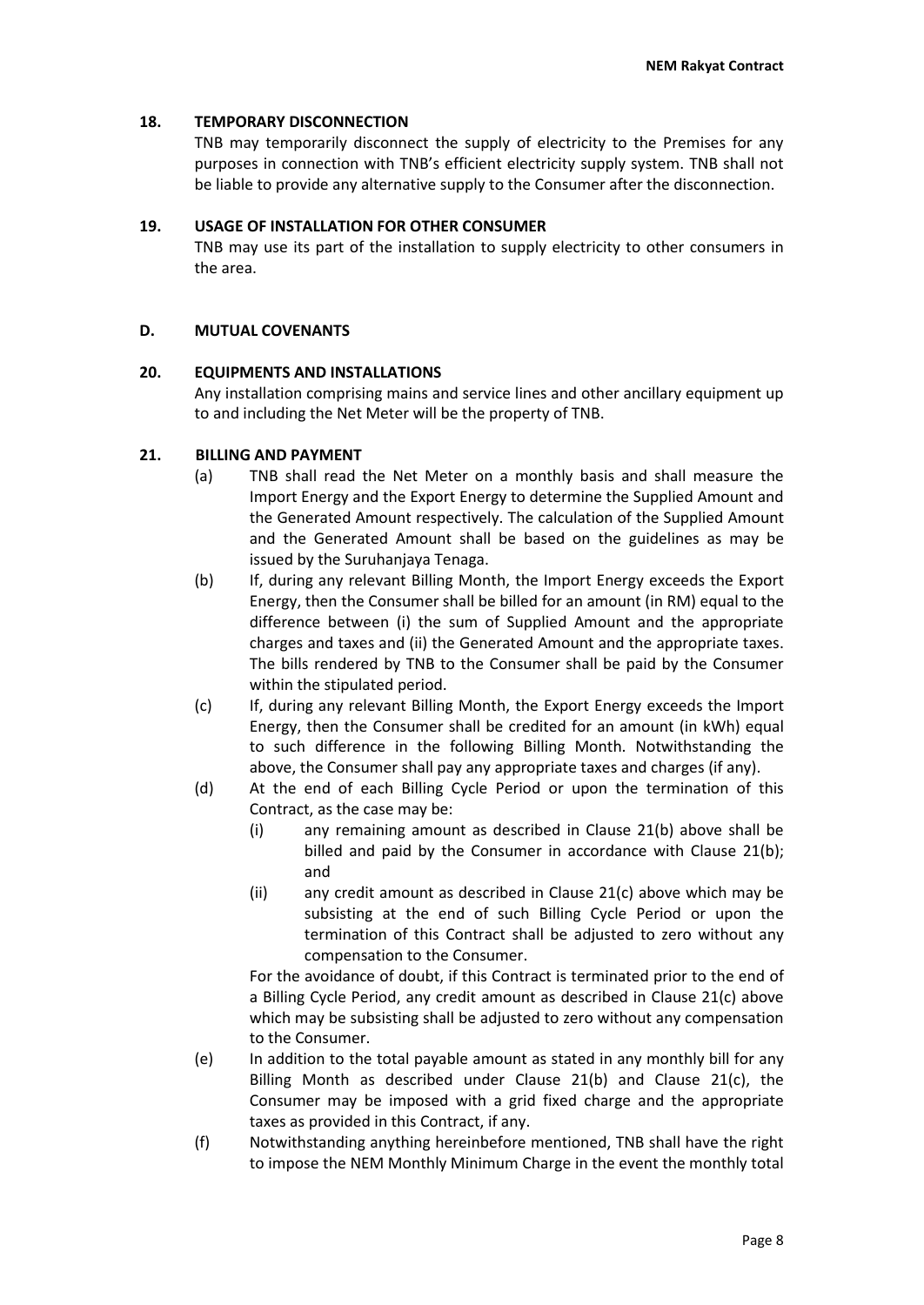charge for the difference between the Import Energy and the Export Energy is less than the stipulated amount in the Tariff Book.

- (g) TNB shall have the right to impose or levy a surcharge at the rate as prescribed under the Act on the outstanding amount, calculated until the date of full payment.
- (h) The Consumer shall be liable for electricity bills issued by TNB including any unpaid amount insofar as the account is registered under the Consumer's name regardless of any consumption of electricity by any third party.
- (i) The Consumer shall be responsible to repay the amount in the bills rendered by TNB including any other relevant charges for any invalid payment made by the Consumer such as false credit card, bounced cheque and any other invalid payment.
- (j) In the event the Consumer fails to make payments as required under this Clause 21, TNB shall have the right to disconnect the Renewable Energy System from TNB's system and/or the supply of electricity to the Premises or any other premises which is registered under the Consumer's name.
- (k) The Consumer shall be liable for any arrears of electricity bill and/or loss suffered by TNB by reason of dishonest consumption of electricity supply in all circumstances in accordance with the provisions of the Act.
- (l) TNB shall have the right to make adjustment and update of Consumer's account whenever necessary.
- (m) TNB shall be entitled to set off any amount due to it under this Contract against any sums due and payable to the Consumer under the terms of this Contract.

# **22. DISCONNECTION OF SUPPLY**

- (a) Subject to the Act, TNB shall have the right to disconnect the Renewable Energy System from TNB's system and/or the supply of electricity to the Premises without giving prior notice in any situations mentioned below:
	- (i) any default by the Consumer under Clause 23 and such default are not remedied within the stipulated period if any;
	- (ii) by Court Order/Judgment;
	- (iii) if in the opinion of TNB that the continuation of the delivery of renewable energy by the Renewable Energy System to TNB's system or the supply of electricity to the Premises will jeopardize the safety, reliability or security of TNB's system or presents an imminent physical threat or endanger the safety, life or health of any person or property;
	- (iv) upon the receipt of the termination notice indicating the intention to terminate this Contract by either TNB or the Consumer;
	- (v) any removal made to any TNB's installation and equipment as described in Clause 16(a);
	- (vi) the occurrence of the circumstances as described in Clause 12(d) or Clause 12(e); or
	- (vii) any right to disconnect the Renewable Energy System from TNB's system and/or the supply of electricity to the Premises without notice as provided under the Act.
- (b) For the avoidance of doubt, the Consumer hereby irrevocably and unconditionally agrees and acknowledges that:
	- (i) TNB shall be excused from all its obligations under this Contract in the event TNB exercises its rights to disconnect the Renewable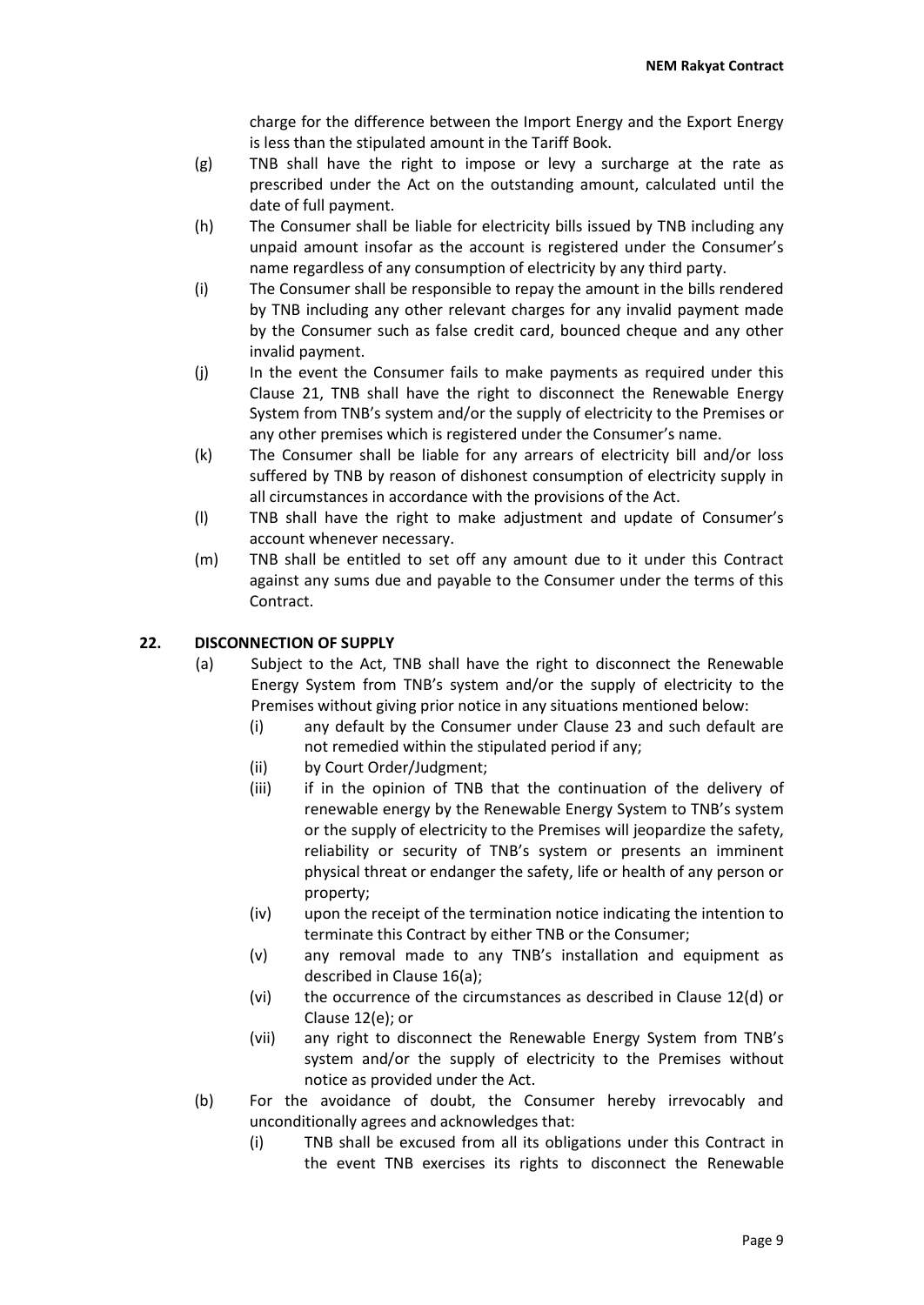Energy System from TNB's system and/or the supply of electricity to the Premises in any situations as set out in this Clause 22; and

(ii) TNB shall not be responsible for any loss or damage that may arise as a result of the disconnection of the Renewable Energy System from TNB's system and/or the supply of electricity to the Premises.

# **23. EVENT OF DEFAULT**

The occurrence of any of the following shall constitute an event of default under this Contract and it is not limited to:

- (a) Act or default of the Consumer affecting the efficiency and/or safety of TNB's installation.
- (b) The Consumer has failed to comply and/or breach with any provision of this Contract and/or the Act and/or commit any offence under the Act.
- (c) The Consumer has obtained consent for the appointment of or the taking of possession by a receiver or liquidator of itself or of all or a substantial part of its property.
- (d) The Consumer acknowledges in writing its inability to pay its debt as such debts become due.
- (e) The Consumer makes a general assignment or an arrangement or composition with or for the benefit of its creditor.
- (f) Instituting a case voluntarily or filing a petition against any party seeking to take advantage of any law relating to bankruptcy, insolvency, restructuring of its debts, winding up or composition.
- (g) The Consumer is under receivership or under special administration or liquidation.
- (h) The Consumer is declared a bankrupt by the Court.
- (i) Upon the Consumer's death.
- (j) Failure to pay the amount as stipulated under Clause 21 above.
- (k) Any warranty, representation or covenant made by the Consumer in this Contract is false or inaccurate in any material respect.
- (l) The occurrence of a Change of Tenancy.
- (m) Consumption of electricity in any dishonest manner.
- (n) The Consumer fails to comply with any of the provisions stipulated under Clause 1 of this Contract.
- (o) The Electricity Supply Contract is terminated for any reason whatsoever.
- $(p)$  In the event the Consumer vacates the Premises pursuant to Clause 14(a).

# **24. FORCE MAJEURE**

Neither party shall be liable to the other party for any breach of terms and conditions of this Contract due to any of this event which shall include but not limited to national emergency war, hostilities, riot, civil commotion, earthquake, flood, disposition or by compliance with any order of government, local or any other authorities.

### **25. INDEMNITY AND NO LIABILITY CLAIM**

(a) The Consumer agrees to indemnify and keep indemnified (indemnifying) TNB from and against all and/or any claims, actions, compensations, suits, proceedings, demands and all legal costs incurred thereby, brought against TNB, its servants or agents by a third party to which TNB shall or may be or become liable in respect of or arising from the performance of this Contract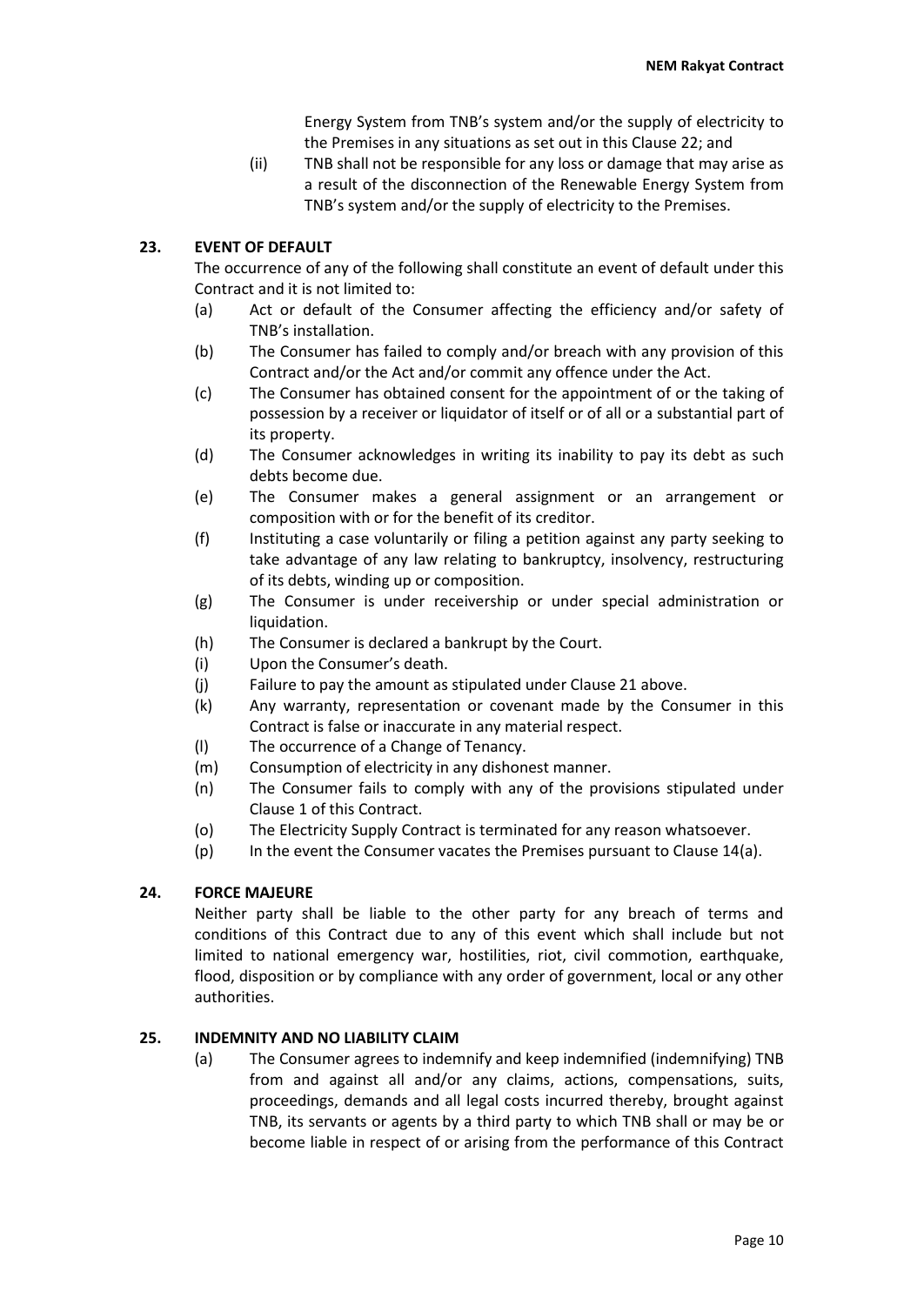provided always it is not due to the negligence or willful acts of TNB, its employees or agents.

- (b) The Consumer shall at all times be fully liable to TNB and remain responsible for all damages flowing from any breach or default of any term or obligation in this Contract regardless of whether the Renewable Energy System and the Renewable Energy Meter are installed and owned by a third party or otherwise.
- (c) The Consumer hereby agrees that neither TNB nor its employees, servants, agents, representatives shall be liable and/or make good the Consumer in respect of any damage, injury or loss to any of the Consumer's property and/or life arising from any fault of the TNB's system or the Consumer's installation at the Premises unless such damage, injury or loss have been proven as a result of any willful act, negligence, omission and/or failure to comply with any safety measures as provided under any written law.
- (d) The Consumer hereby agrees further that TNB shall not be liable for any cost incurred, loss and/or damage of industrial goods, product, property or life of the Consumer as a result of any unavoidable accident, voltage fluctuation, interruption, reduction and/or cessation of the electricity supply, fire or accident that may occur in consequence of the supply of electricity or the use or misuse which is not due to the negligence or willful act of TNB and/or its employees.

# **26. NOTICES**

Unless and otherwise provided under the Act and any Clause stated under this Contract, any notice, demand or other communication which is required or allowed to be given or made under this Contract shall be in writing and shall be served by hand delivery or by way of prepaid registered post or ordinary post or any electronic means as mutually agreed by both parties to the address stated in this Contract. Proof of posting or service of any notice, demand or communication shall be deemed to be duly served:

- (a) if service is delivered by hand, at the time of such delivery and duly acknowledged;
- (b) if service is by way of post, on the third  $(3^{rd})$  working day after posting thereof; or
- (c) if service is delivered by electronic means, at the time of such delivery report.

Provided that the above Clause 26 shall not be applied to the termination of this Contract.

### **27. REMOVAL OF TNB INSTALLATION**

If the Consumer or the proprietor of the Premises requests TNB to remove or relocate the supply line, pole, sub-station, pylon or any other TNB's installation or equipment within or outside the Premises, subject to consent by TNB, all costs of executing the removal or relocation shall be fully borne by the Consumer or the proprietor as the case may be.

### **28. SERVICES OF LEGAL PROCESS**

The service of any legal process shall be by way of prepaid registered post sent to the address as stated in this Contract. Proof of posting shall be regarded as proof of acceptance and the said service shall be deemed to have been duly served and duly received upon the expiry of five (5) days from the date of posting.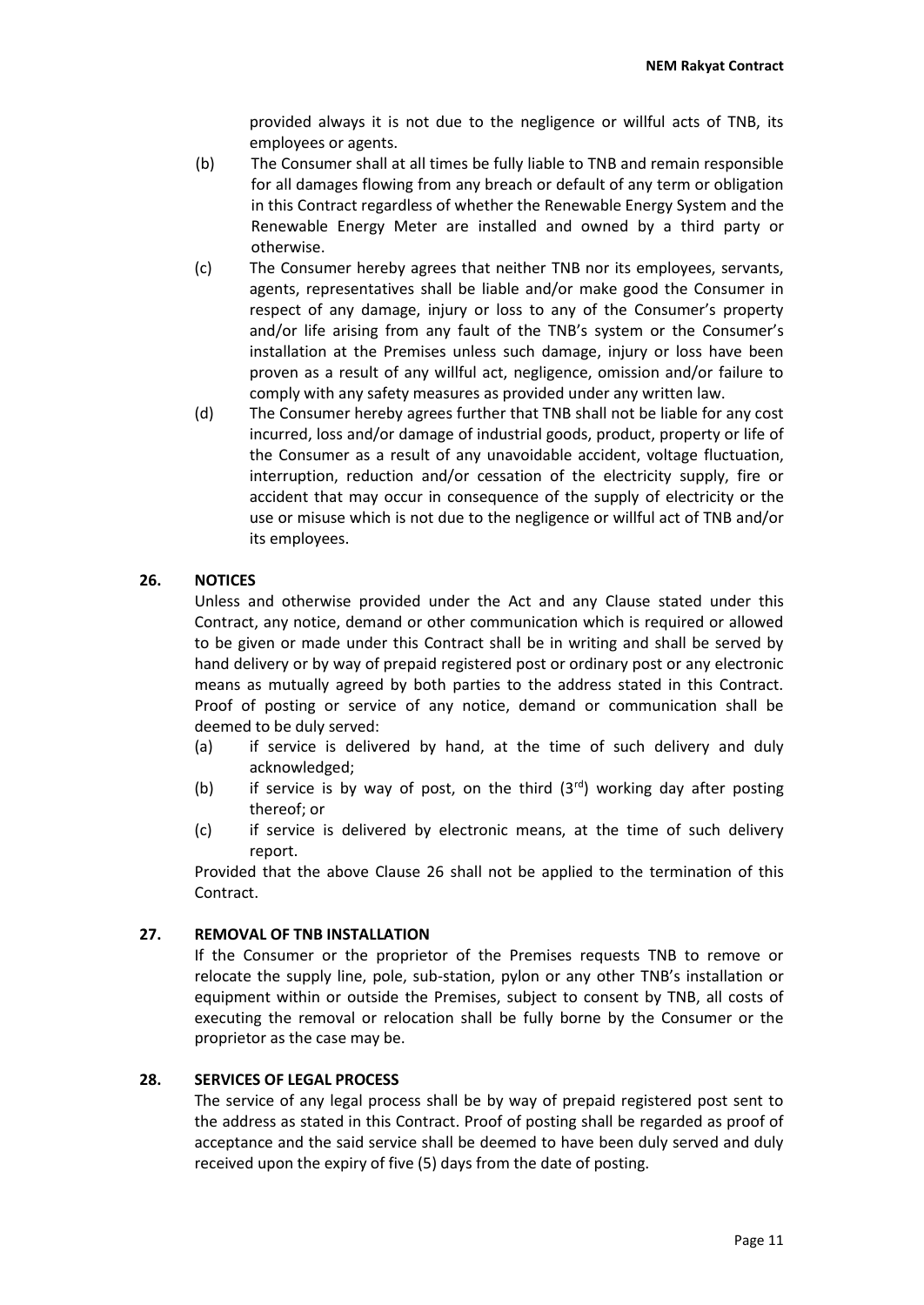# **29. TERMINATION OF CONTRACT BY TNB**

- (a) TNB may terminate this Contract at any time upon giving not less than fourteen (14) working days' notice in writing of its intention to do so.
- (b) TNB may terminate this Contract under Clause 22(a) by giving fourteen (14) working days' notice from the date of expiry of the remedy period, except for the situations in Clause 22(a)(ii) and Clause 22(a)(iv).
- (c) If the Consumer renders to TNB a temporary notice of disconnection of the Renewable Energy System from TNB's system and/or the supply of electricity to the Premises thereby it shall be deemed as a notice of termination of the Contract and subject to the issuance of notice under Clause 29(a).
- (d) If TNB discovers that the information given is false and/or is disputed with the existence of prima facie proof relating to the delivery of renewable energy by the Renewable Energy System and the supply of electricity to the Premises and proven by any applicable laws or court order, TNB shall have the right to terminate this Contract upon giving a written notice of not less than twenty-four (24) hours.
- (e) If TNB for any reasons pursuant to any laws or under any direction of the Suruhanjaya Tenaga and/or relevant authority has been given the right to terminate this Contract.

# **30. CONSEQUENCES OF TERMINATION**

On such effective date of termination under Clause 10 or Clause 29,

- (a) TNB shall be discharged from any obligations and liabilities under this Contract including any claim for damages without prejudice to TNB's rights to make such claim due to the disconnection of the Renewable Energy System from TNB's system and/or the supply of electricity to the Premises and the termination of this Contract;
- (b) the terms and conditions as specified in the Electricity Supply Contract shall then be applicable; and
- (c) this Clause 30 shall survive the termination of this Contract.

### **31. TRANSFER OF OUTSTANDING AMOUNT AND BALANCE OF DEPOSIT**

- (a) TNB shall have the right to transfer any outstanding amount of electricity bills from any vacated account of the Consumer to any active account registered under the Consumer's name.
- (b) If there is a balance of deposit from the Consumer's vacated account, TNB shall have the right to use the balance of the deposit to adjust for any outstanding amount from whichever active account registered under the Consumer's name.

# **32. ENVIRONMENT ATTRIBUTE**

The value of any credits or financial benefits which are available or may become available for reductions of "green house gas" emissions earned from the generation of renewable energy by the Renewable Energy System shall be solely for the benefit of the Consumer.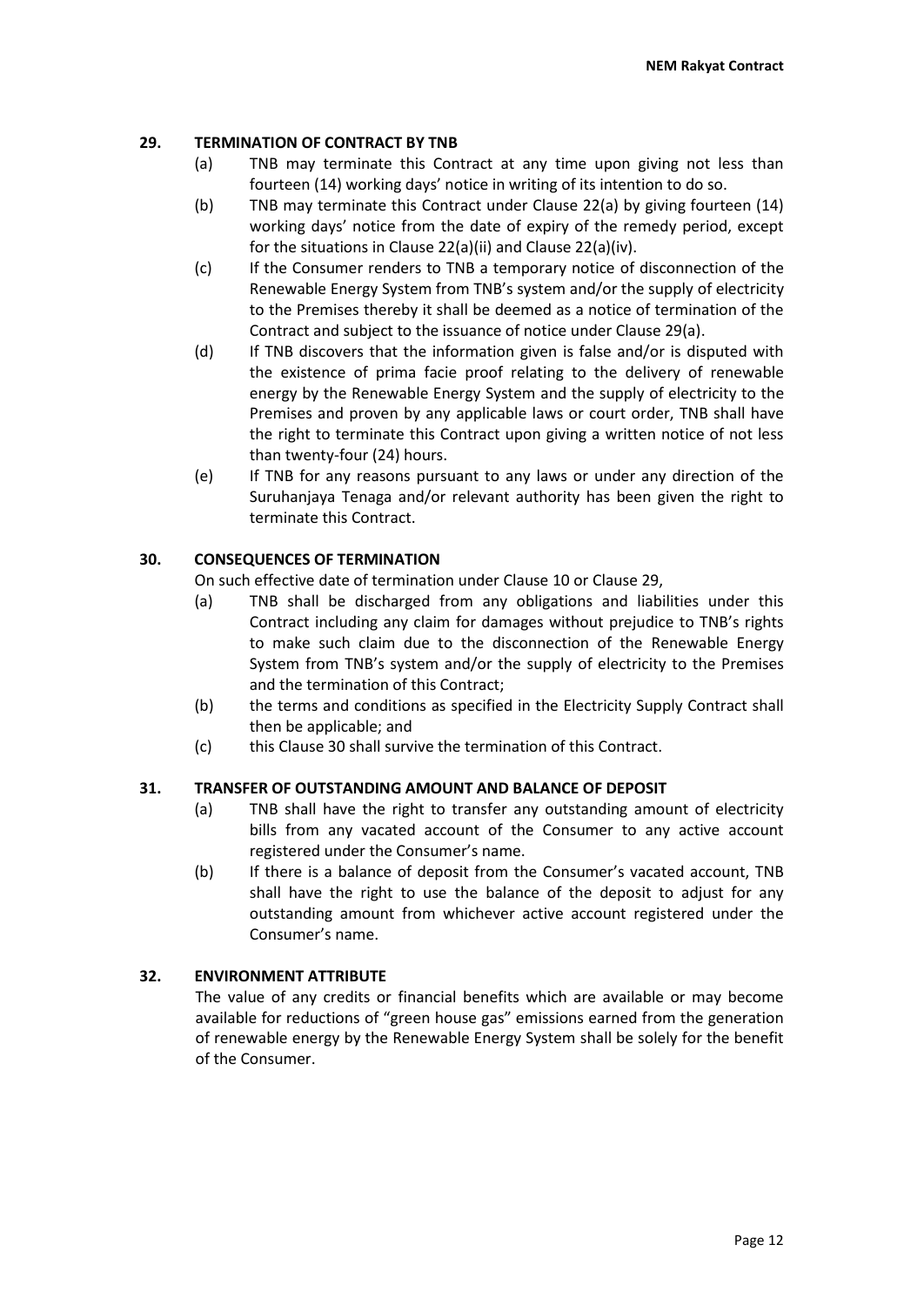# **E. MISCELLANEOUS**

# **33. AMENDMENT, MODIFICATION OR REPLACEMENT**

TNB reserves the right to amend, modify, revise or replace the terms and conditions stipulated under this Contract from time to time. TNB may give notice of amendment to the Consumer in such a manner as TNB reasonably deems appropriate.

## **34. CHANGE IN NEM SCHEME AND/OR THE ACT**

In the event of any change in the NEM scheme and/or the Act including but not limited to the application of the Technical Guidelines or the discontinuation of the NEM scheme as decided by by the Government of Malaysia, TNB may by written notice to the Consumer unilaterally amend the terms and conditions of this Contract in any manner that it deems fit in order to ensure the compliance of the Government of Malaysia's decision, the Act and the Technical Guidelines.

# **35. ASSIGNMENT**

The Consumer shall not assign any of the rights or obligations arising under this Contract to any third party without the prior consent in writing of TNB. TNB shall be entitled to assign or transfer its interest, rights and obligations in whole or in part under this Contract without the Consumer's prior written consent and the Consumer hereby agrees to execute such agreement and do such things as may be required by TNB to give effect to such assignment and/or transfer.

# **36. CONFIDENTIALITY**

- (a) Except as it is or becomes a part of the public domain or as provided hereunder, all information provided by either party under this Contract shall be confidential at all times unless specified otherwise in writing.
- (b) The Consumer agrees that TNB may disclose all information provided by the Consumer under this Contract (including but not limited to any data or information from the reading of the meters), without limitation to the relevant departments and subsidiaries of TNB, including TNB's agents, advisors and outsource service providers, inside or outside of Malaysia, as well as the Suruhanjaya Tenaga, any other government entity and court or if required by any laws and regulations made thereunder.

### **37. GOVERNING LAW**

This Contract shall be governed by and construed in accordance with the Act and any regulations made thereunder including any amendment thereto as well as any other relevant written laws.

### **38. INSTALLATION OF EQUIPMENT TO GENERATE RENEWABLE ENERGY**

The Consumer shall inform TNB on any equipment installed at the Premises for the purpose of generating renewable energy.

# **39**. **PERSONAL DATA PROTECTION**

(a) TNB respect the privacy of all individuals with whom TNB has a contractual relationship. TNB is committed in protecting all personal data kept by TNB. For this reason, TNB has adopted its Personal Data Protection Policy which is in compliance with the Personal Data Protection Act 2010.